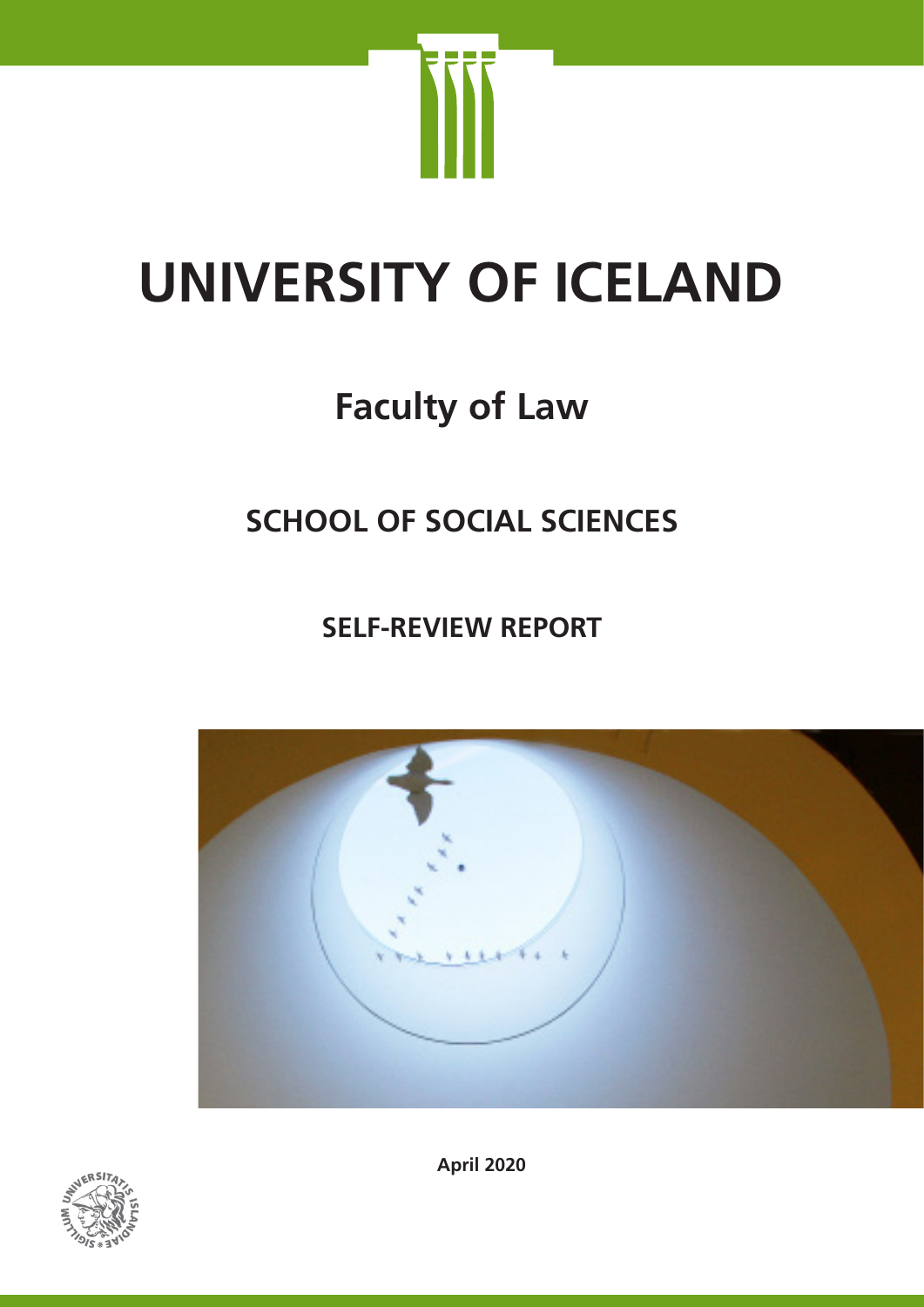

# **UNIVERSITY OF ICELAND**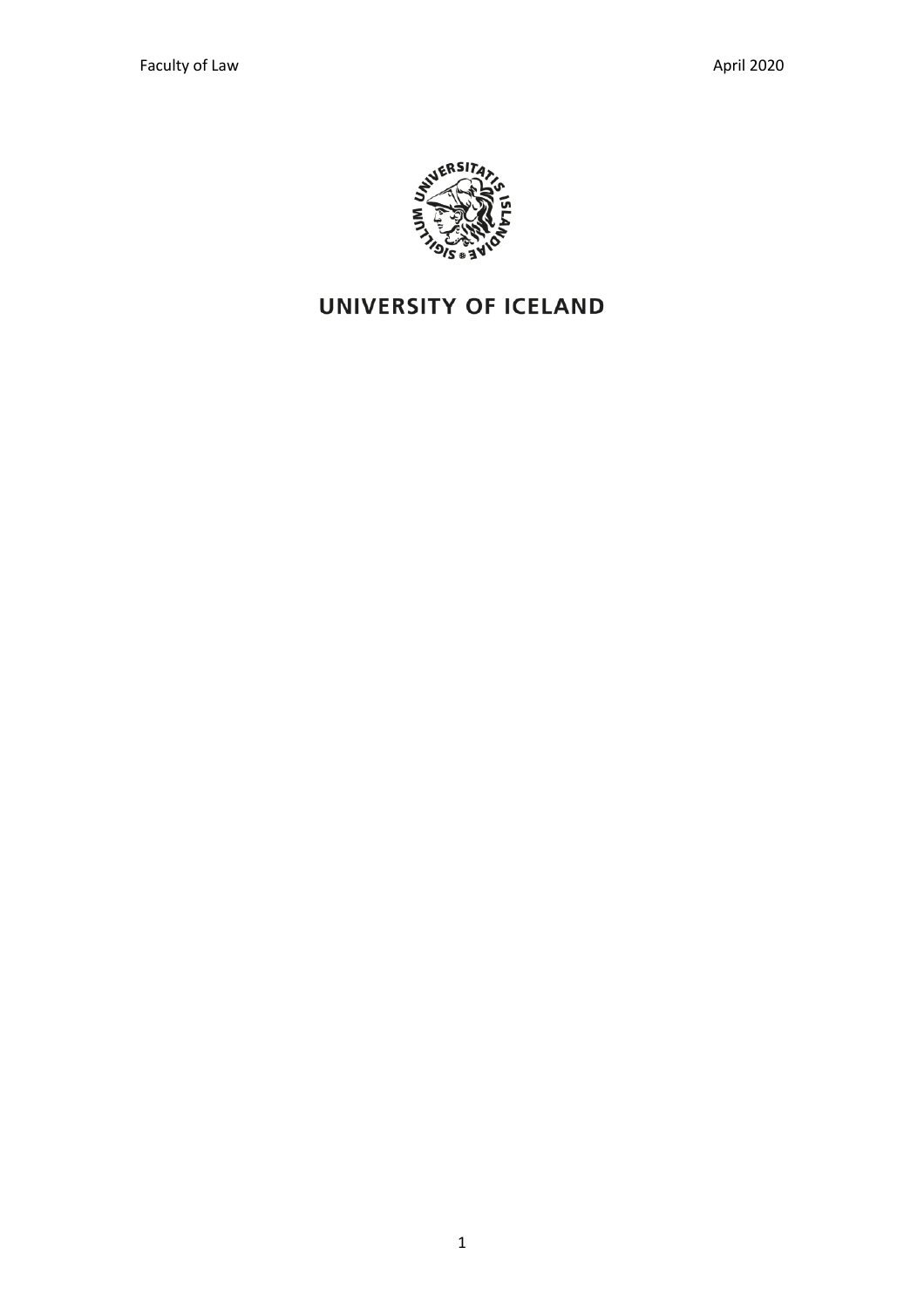### **Introduction**

This report is an abstract of the Self-Review Report of the Faculty of Law at the School of Social Sciences, University of Iceland and is intended for public disclosure at the University's website.

In accordance with the Iceland's Quality Enhancement Framework at the University level in Iceland and the University of Iceland's Guidelines for the organization, schedule and process of institution-led review of faculties and interdisciplinary programs, the Faculty of Law (the Faculty), School of Social Sciences (the School), University of Iceland (the University), carried out self-evaluation during the autumn semester of 2019. The results are presented in this report. A Self-Evaluation Committee was established at Faculty meetings in April and May 2019.

The Committee members were:

- 1. Aðalheiður Jóhannsdóttir, Professor and Head of the Faculty, from 1 September 2019. Chair of the Self-Evaluation Committee.
- 2. Hrefna Friðriksdóttir, Professor and representative of tenured lecturers.
- 3. Björg Thorarensen, Professor and representative of tenured lecturers.
- 4. Eyvindur G. Gunnarsson, Professor and representative of tenured lecturers.
- 5. Helga Lind Mar, representative of undergraduate students (BA).
- 6. Jónas Már Torfason, representative of graduate students (Mag. jur.).
- 7. Örn Gunnarsson, Attorney at Law and Managing Partner at Lex law offices, representative of the alumni/market.
- 8. Sigríður Svavarsdóttir, Faculty Administration Officer.
- 9. Sigrún Daníelsdóttir Flóvenz, Project Manager, School of Social Sciences. Secretary of the committee.

The Self- Evaluation Committee first met with the University Council (UC) Quality Committee on June 5<sup>th</sup>, 2019. Two focus groups of students, consisting of undergraduate students and graduate students, respectively, were formed and delivered a report on the experiences of studying in the Faculty of Law, *Focus group research, Faculty of Law*. The Self-Evaluation Committee received a survey, commissioned by the UC Quality Committee, reflecting student satisfaction and dissatisfaction, covering the views of undergraduate, master's, doctoral, and postgraduate students (SSS).

The Committee also made use of a survey on job satisfaction conducted among employees in 2018. Finally, an important part of the evaluation was provided by the 2015 Self-Review Report's Action Plan and the Faculty of Law Strategy 2016-2021 (FLS), developed against the background of the Strategy for the University of Iceland 2016-2021 UI21, the Strategy of the School, and the Self-review Report 2015 along with its chief challenges. The FLS was adopted by the Faculty in 2017.

The Committee held several working meetings during the evaluation period. During 28-–29 November 2019 it held two extensive meetings with international external experts. After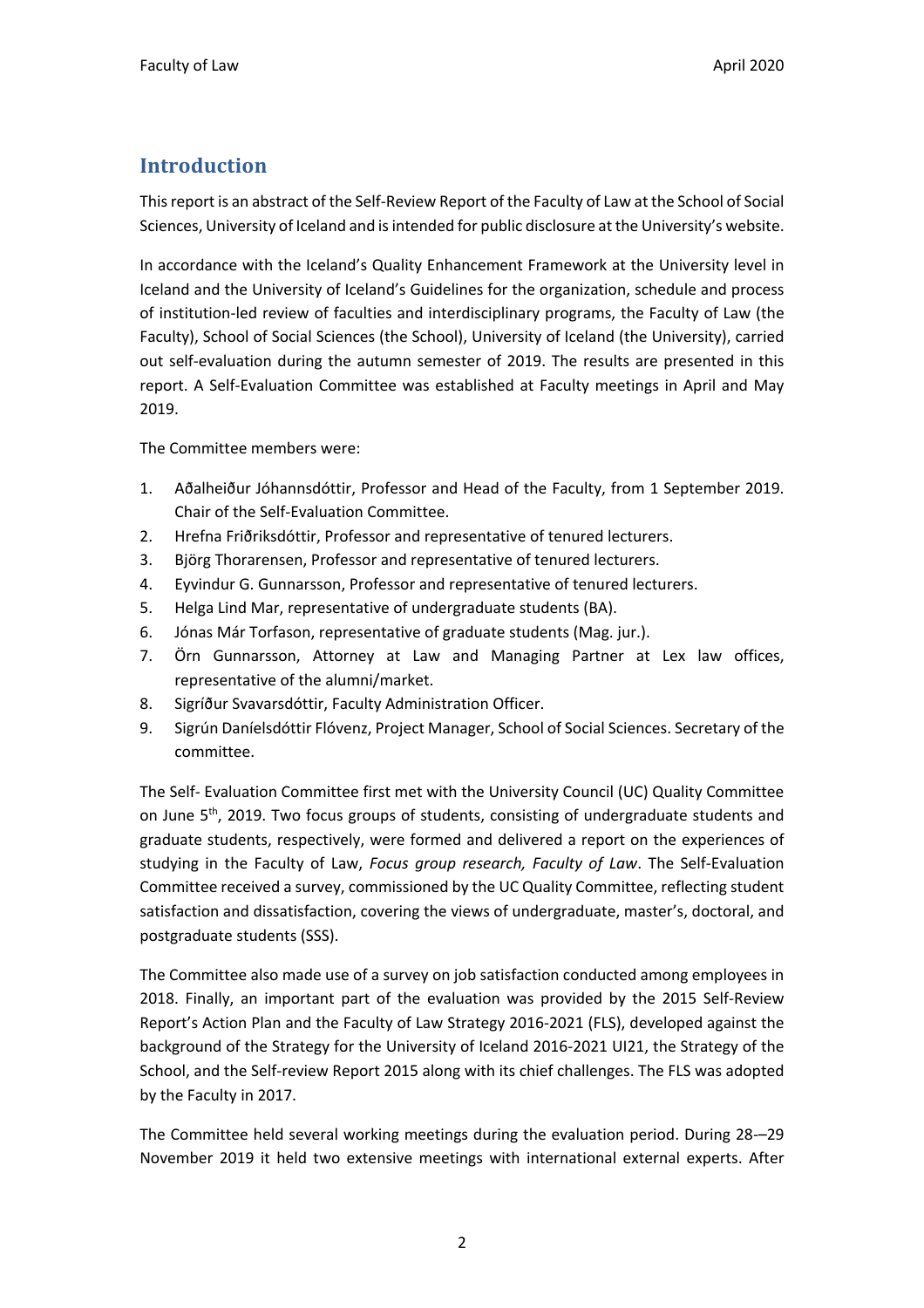receiving the Externals' Report in mid-January 2020, it held its final meeting on 25 February 2020.

The Self-Review Report is divided into three main parts. Chapter 1, *Faculty of Law – Faculty*  Level, provides general information relating to the Faculty, including its management structure and organisation of teaching, an overview of the present study programmes, information relating to human resources, an overview of Faculty finances, and information on the number of students and student satisfaction. Also provided is a summary of the Faculty's academic vision, the Faculty of Law Strategy 2016-2021, the Faculty's research impact, and its international collaboration. A description of measures relating to student support follows, including information on the student orientation available, on the dissemination of information on students' rights and obligations, and on support services. Nine actions are defined in the chapter.

Chapter 2, entitled *Study Programmes,* outlines and discusses each of the Faculty's study programmes and provides information on their objectives, structure, admission requirements, numbers of students, study progression, gender balance, and employability. Also discussed are surveys on student satisfaction and the outcome of the student focus groups, along with issues relating to teaching and learning, workload, and teaching methods. In total 37 actions are defined in the chapter.

Chapter 3, *Summary and Main Conclusions for the Faculty,* sets out follow-up action plans and a plan for the follow-up process and contains two action plans, one for teaching and learning, containing five actions, and for management of research containing two actions.

#### **Faculty Characteristics**

The Faculty traces its origins to the School of Law established in 1908. When the University of Iceland was founded in 1911, the School of Law became its Faculty of Law. In 2008, with the implementation of the new University governance structure, the Faculty became one of six faculties within of the School of Social Sciences, which is the largest of the University's five schools.

The Faculty currently offers six degree programmes (Appendix 1, Table 1). From the time when the first law class graduated from the Faculty in 1912 until 2002, the programme was directed towards a Cand. jur. degree. In 2002 the Faculty decided, in accordance with the Bologna process, to offer a three-year undergraduate study programme in law (BA-degree, 180 ECTS) and a graduate study programme consisting of two years master's (Mag. jur., 120 ECTS). These two programmes are the backbone of the Faculty's activities and its services to Icelandic society.

In addition to the BA and Mag. jur. programmes of study, the Faculty offers a master's study programme in Natural Resources Law and International Environmental Law (LL.M., 90 ECTS), which is an international programme run in English, and master's study programmes in Taxation and Accounting (MA) (90 or 120 ECTS), which are interdisciplinary master's studies programmes run in Icelandic and are jointly organized by the Faculty and the Faculty of Business Administration. Moreover, the Faculty offers a doctoral study programme in law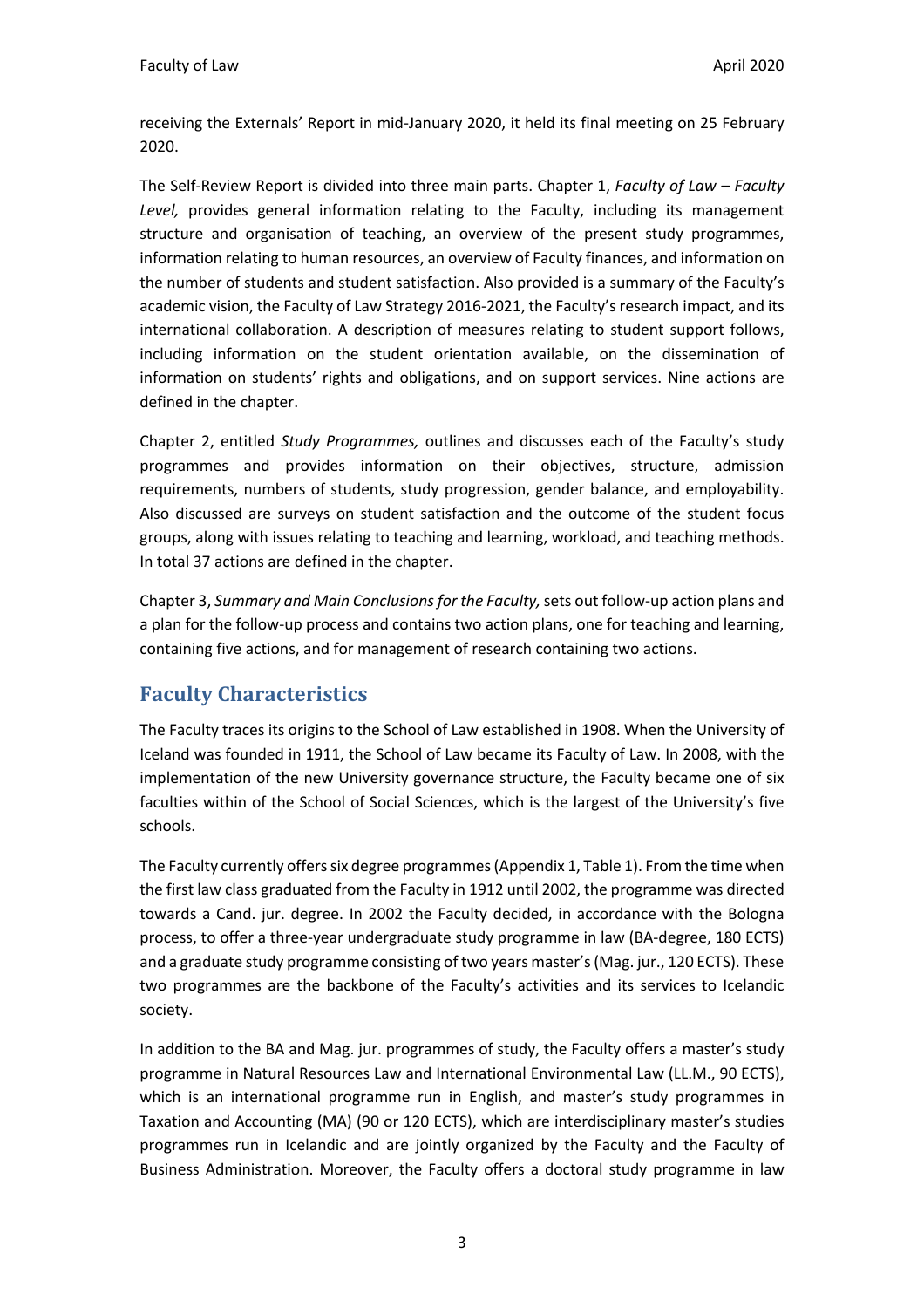(PhD 180 ECTS) and, since 2012, a joint PhD programme with the Faculty of Law at the University of Copenhagen (180 ECTS). Finally, the Faculty also offers a minor study programme in law (60 ECTS) that is open to BA and BS students enrolled in other faculties at the University.

As of 1 March 2019 (Appendix 1, Table 2), tenured faculty members were either professors (9, FTE 8.49), associate professors (8, FTE 5.35), assistant professors (4, FTE 2.18), or adjunct lecturers (1, FTE 0.25). During 2018, the number of sessional teachers was 82 (FTE 9.90). Of the full professors, all but one hold 100% positions, the remaining professor holding a 49% position. Of the eight associate professors, four held 100% position, one held a 75% position, and three held 49% positions or less. While one assistant professor holds a 100% position, the other three hold 49% positions or less. The general gender distribution must be considered acceptable, with men as 59% of the staff and women 41%. Measured in FTE, however, men are 46% and women 54% of the FTE units. For sessional teachers the situation is different, as men make up 62% and women 38%, measured in FTE, while men hold 71% and women 29% of the FTE units. Age distribution should also be considered acceptable, 77% of the faculty members are aged 40-59, 14% are over 59, and 9% under 40.

Currently, in autumn of 2019, the total number of students is 390. In comparison, in October 2015, the total number of students was 574. The introduction of the Learning Aptitude Test in 2014 had a negative effect on the Faculty's funding mechanism, and other negative effects are foreseeable, such as a decline in student enrolment. Although all the programmes seem to be successful (Appendix 1, Table 3), the retention rate and the completion rate in SRS431/441 is noticeably lower than in LÖG221/261 and LÖG441. The number of part-time students in programme LÖG221/261, where 70 out of 270 students were part-time, and in LÖG441, were 58 of 193 students were part-time, is also of interest. While the retention rate is only 23% in LÖG431, the completion rate (3-year rate) is 86%.

### **Summary and Main Conclusions for the Faculty**

#### Lessons learned from QEF1

Since the previous Subject-Level Review of 2015, several measures have been taken to ensure the implementation of the 2015 Action Plan. Reflecting HI21, the School's Strategy and the Self-review Report of 2015, including its Action Plan, in 2017, the Faculty of Law adopted its own Faculty of Law Strategy 2016-2021 (FLS), currently also being implemented.

The following four items made up the core of the 2015 Action Plan.

*First,* safeguarding the permanent funding of the Faculty despite the structural changes following the introduction of the Learning Aptitude Test in 2014. Although satisfactory funding was ensured, the Faculty decided, in the autumn of 2019, to discontinue the Learning Aptitude Test. The main reason was to avoid unnecessary hindrances to law studies.

*Second*, improving funding for doctoral students. In addition to the co-funding mechanism of the Joint Doctoral Programme with the Faculty of Law of the University of Copenhagen, the Faculty will continue to co-fund at least one other PhD student at any given time. The first fully funded PhD student in the Faculty programme was hired in 2019.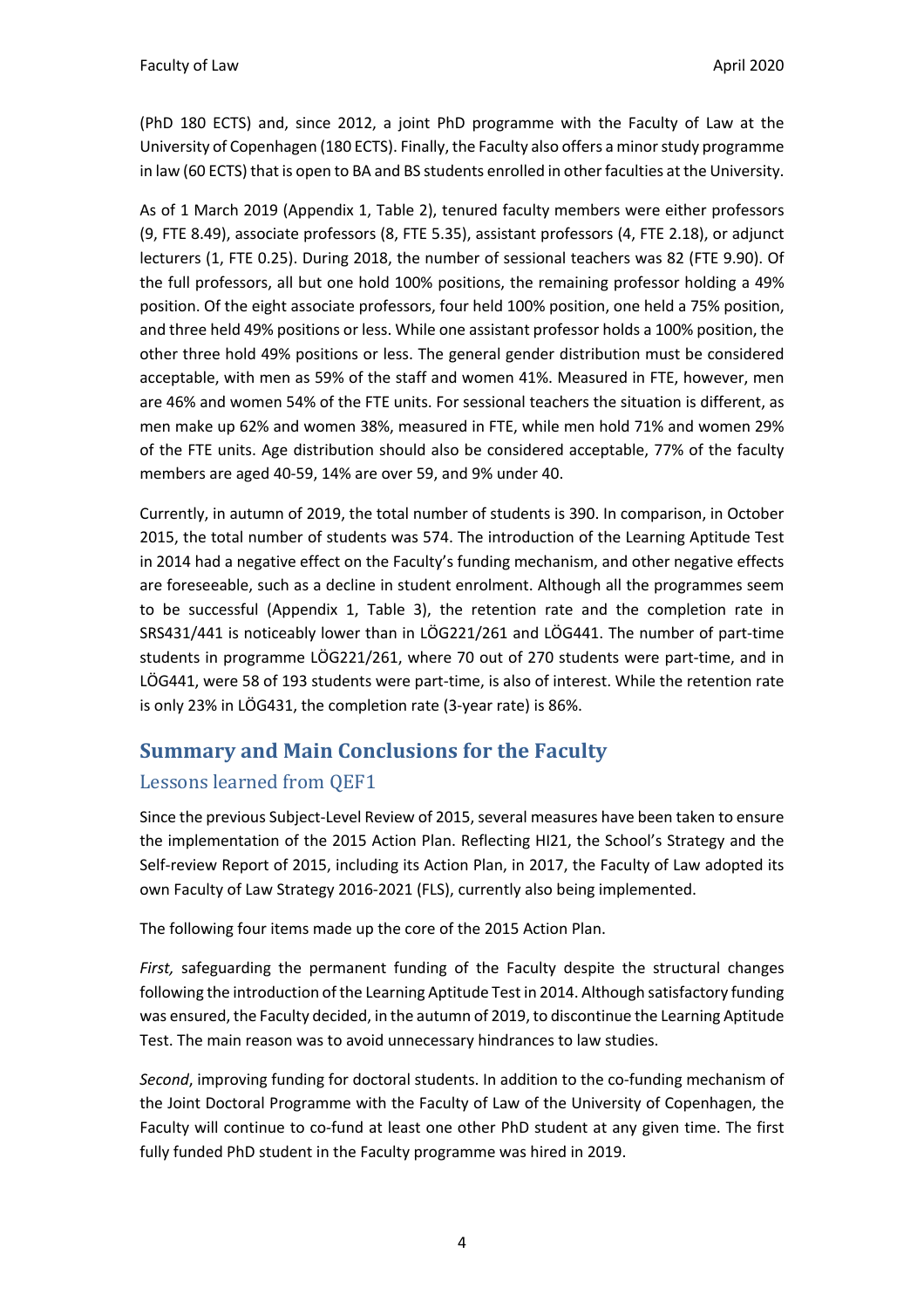*Third,* refining the internal quality control plan to ensure, for example, excellent teaching methods and active student participation in the classroom. An internal quality control plan is in place, and its development and refinement continue. Since the last self-review, teaching methods have developed considerably, and diverse study assessment is in place in all courses. Nonetheless, the latest student surveys (SSS) and the points brought out by the *Focus group research* indicate differences in the perception of teachers and students when it comes to the quality of teaching. As reflected by the SSS, 87% of undergraduate law students and 86% of master's law students are satisfied with the quality of their study programmes. However, the Faculty's score relating to diverse teaching methods and motivating students to actively participate in the classroom is lower than UI's and the School's. Regarding assessment and feedback, the response to two markers was also lower than UI's and the School's.

*Fourth,* continuing an existing plan to increase grants from competitive funds. Faculty members now rely on the excellent and growing services provided by the School (Director of Research) in preparing grant applications. While some changes have been made in the Law Institute's day-to-day management, the Institute also continues to provide assistance tot individual Faculty members, with some success in funding research projects from various sources, including University research funds, for instance for PhD studies. This appears to have led to some increase in grant applications.

The four items are further elaborated in the FLS and are reflected in its goals, measures and responsibilities.

#### Teaching and Learning

The Faculty of Law continues to offer excellent study programmes and overall student satisfaction continues to be high. The Faculty is dedicated to advancing the development of modern teaching methods, study assessment approaches, and constructive study feedback methods.

In addition to the largely quantitative information available through the teaching and course evaluation survey, an important component of the quality control is the Head of Faculty twice a year meeting with the student representatives. The main purpose of the meetings is to gather additional information on the quality of individual courses, including information on teaching methods. Depending on the information gathered using this approach, the Head is responsible for taking any necessary action. This usually consists of a short interview with the responsible teacher to ensure the quality of individual courses.

The development of diverse study assessment has continued since 2015. As a result, 100% final exams are no longer the norm, final exams generally account for 50 to 90% of the study evaluation, and some courses at the master's level rely solely upon continuous classroom assessment of student performance and the evaluation of student papers or other similar tasks making up parts of the assessment.

Development of diverse teaching methods is ongoing and important changes have been implemented since 2015. Many teachers use an interactive lecture method while others have experimented with flipped teaching methods and other forms of interactive teaching. Of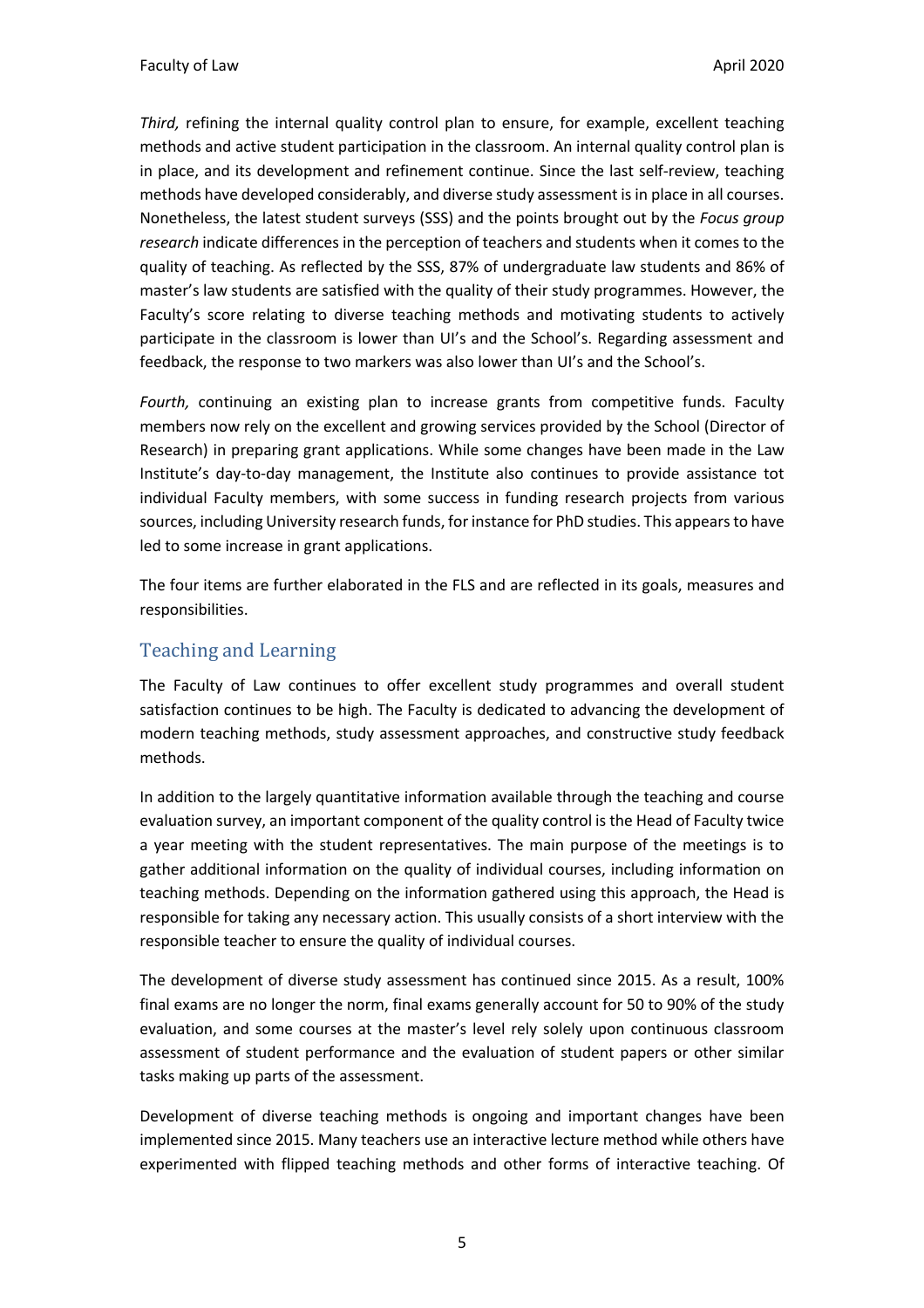particular interest are the two-fold and recently implemented changes in the course *Legal Theory, Statutory Interpretation and Brief Overview of Icelandic Legal History* (18 ECTS). Facilitating these changes was the fact that the responsible teacher applied for and received a grant to advance the teaching methods in this important and fundamental law course.

In addition to the chief measures of the FLS teaching strategy, the main improvement tasks ahead include enhancing consistency in credits and workload of courses, advancing modern interactive teaching methods, supporting diverse assessment methods and feedback to students, improving student satisfaction relating to teaching and assessment of student work, strengthening the student teacher relationship with regular dialogue and regular meetings, and the progressive implementation of the CANVAS programme.

#### Management of Research

The present Faculty members continue to form a strong, experienced and dedicated team of influential scholars.

The Faculty is critical of how legal research is valued through the Evaluation System for the Public Universities and is dedicated in improving the research output score. Complementing the chief measures of the FLS research strategy, and in addition to the inherent productorientation of the Evaluation System for the Public Universities, the Faculty has in place a research output related monetary incentive for tenured teachers. While the average research output of Faculty members was slightly lower than the UI's and the School's during 2015- 2018, Faculty research points stemming from peer-reviewed publication per FTE are almost identical with the School's mean, though slightly lower than the UI mean (Appendix 1, Table 4). Measures to increase research output include exempting new academics from a considerable amount of teaching (400 hours) over a period of two years.

In preparing grant applications, the services provided by the School's Director of Research are available to teachers. Moreover, once a year the Director is invited to a Faculty meeting where available research services, information on the upcoming grants and important dates are communicated to Faculty members.

#### Follow-up Processes

The implementation of the Action Plan will be a standing item on meetings of the Faculty Board and similarly the Faculty Head will report on the progress regularly to the School Board. The Faculty Head reports formally to the School Dean on the status of the implementation and plans for the next year together with other relevant QA matters no later than 1 December, and this will be followed up in the School Board. The School Dean will subsequently make use of this report in a status report for all Faculties in the School, which will be submitted to the Quality Committee no later than 15 January. The Quality Committee writes a short report to the Rector no later than 1 February, which will subsequently be discussed in a meeting between the Chair of the Quality Committee, the Director of Quality Management and Rector, Vice-Rectors, Deans of Schools and the Managing Director of the Central Administration.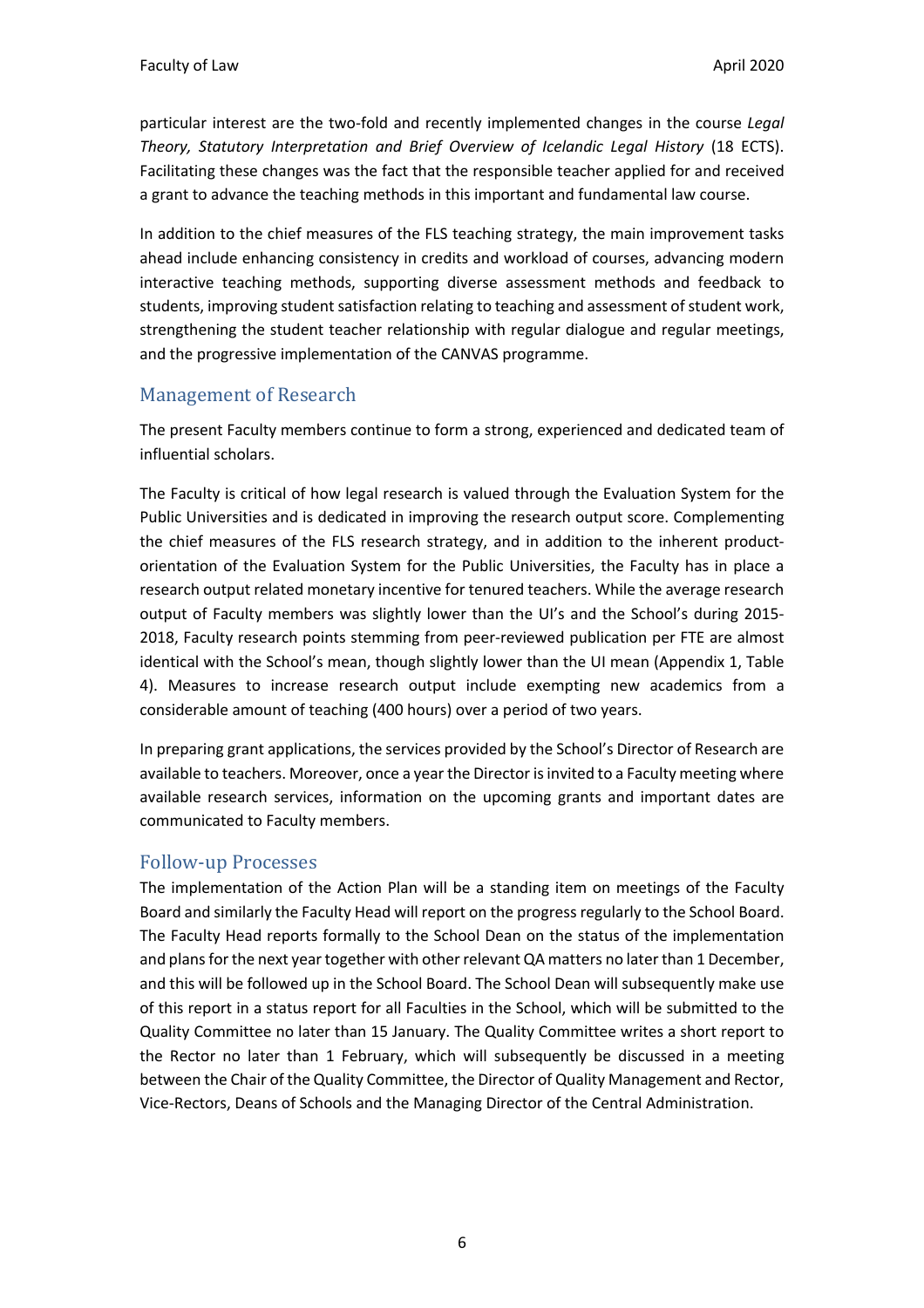#### **Appendix 1. Key Figures.**

| <b>Name of Study Programme</b>                                           | Cycle <sup>1</sup> | <b>Degree</b> | <b>Credits (ECTS)</b> |
|--------------------------------------------------------------------------|--------------------|---------------|-----------------------|
| LÖG261 Law                                                               | 1.2                | BA            | <b>180 ECTS</b>       |
| LÖG221 Law                                                               | 1.1.               | Minor         | 60 ECTS               |
| LOG431 Law, Natural Resources Law<br>and International Environmental Law | $2.2^{\circ}$      | LL.M.         | 90 ECTS               |
| SRS431 Tax Law and Accounting                                            | 2.1                | MA            | 90ECTS                |
| SRS441 Tax Law and Accounting                                            | 2.2                | MA            | <b>120 ECTS</b>       |
| IÖG441 Law                                                               | 2.2                | Mag. jur.     | <b>120 ECTS</b>       |
| LÖG561 Law                                                               | 3                  | PhD.          | <b>180 ECTS</b>       |

#### **Table 1. Overview of present Study Programmes within the Faculty**

<sup>1</sup> See National Qualification Framework for Higher Education No. 530/2011.

#### **Table 2. Faculty members as of 1 March 2019 and sessional teachers 2018, number (No.) and full time-equivalent (FTE)**

|                             | Male |      | Female |      | <b>Total</b> |            |
|-----------------------------|------|------|--------|------|--------------|------------|
|                             | No.  | FTE. | No.    | FTE. | No.          | <b>FTE</b> |
| Professors                  | 3    | 2.49 | 6      | 6.00 | 9            | 8.49       |
| <b>Associate Professors</b> | 6    | 3.60 | 2      | 1.75 | 8            | 5.35       |
| <b>Assistant Professors</b> | 3    | 1.18 | 1      | 1.00 | 4            | 2.18       |
| <b>Adjunct Lecturers</b>    | 1    | 0.25 | 0      | 0.00 | 1            | 0.25       |
| Total                       | 13   | 7.52 | 9      | 8.75 | 22           | 16.27      |
| Sessional teachers          | 51   | 6.36 | 31     | 2.54 | 82           | 8.90       |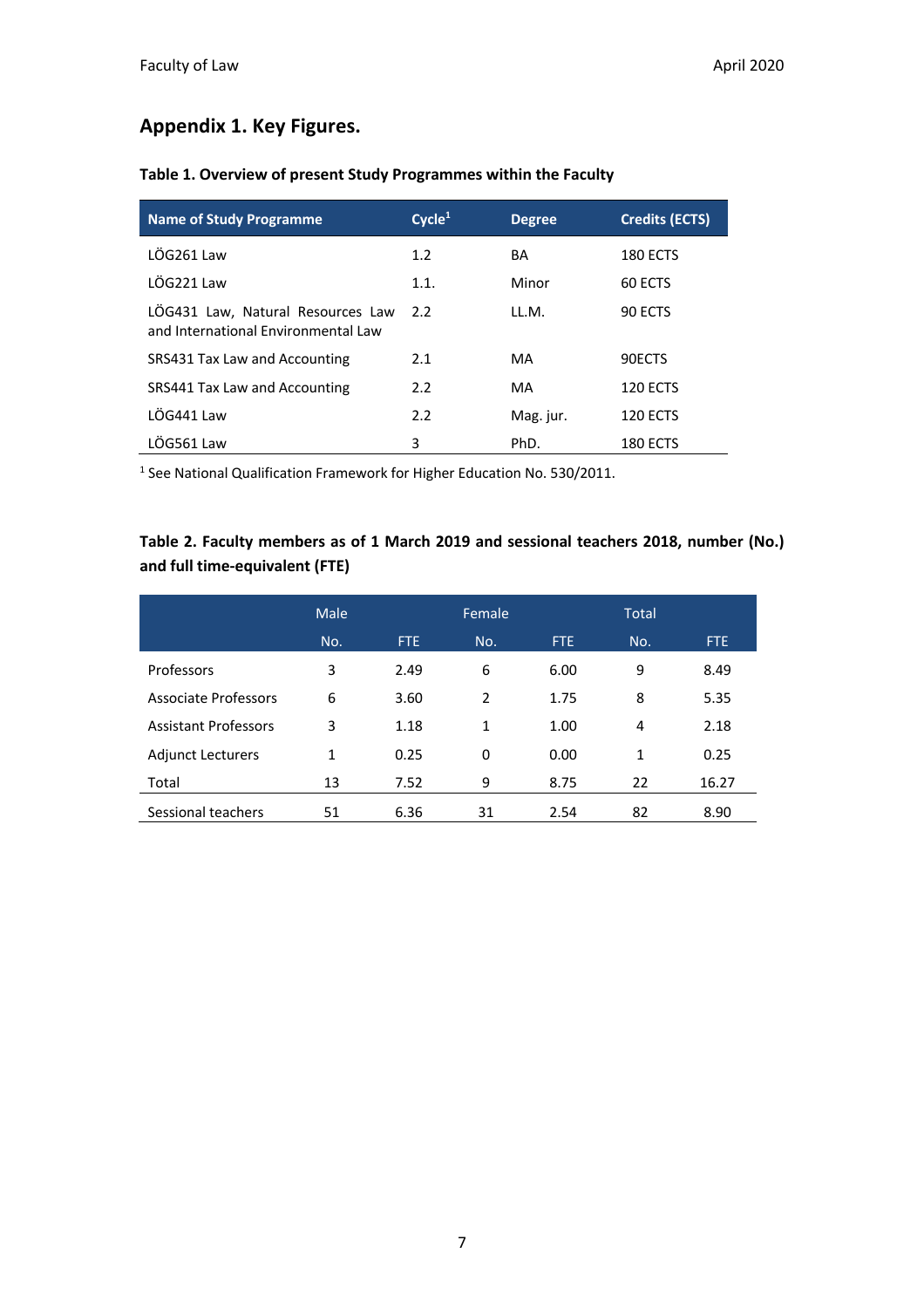| Programme  | No. of students |                        |                           | <sub>of</sub><br>No.<br>entrants <sup>3</sup> | Retention<br>rate | No.<br>οf<br>graduates | Completion<br>rate $4$ |
|------------|-----------------|------------------------|---------------------------|-----------------------------------------------|-------------------|------------------------|------------------------|
|            | Total no.       | Full time <sup>1</sup> | Part<br>time <sup>2</sup> |                                               | %                 |                        | %                      |
| LÖG221/261 | 270             | 179                    | 70                        | 66                                            | 76                | 79                     | 77                     |
| LÖG431     | 16              | 7.5                    | 3.5                       | 4.75                                          | 23                | 8                      | 86                     |
| LÖG441     | 193             | 107                    | 58                        | 62                                            | 80                | 71                     | 88                     |
| SRS431/441 | 21              | 2.5                    | 9                         | 5.5                                           | 40                | 3.8                    | 63                     |
| LÖG561     | 6               | 1.5                    | $\overline{\phantom{a}}$  | 0.25                                          | -                 | 0.75                   | 100                    |

#### **Table 3. Total number of students, number of entrants, retention rate for first year, and completion rate (4-year mean).**

1> 22.5 ECTS completed. For Ph.D. students > 1 ECTS completed.

<sup>2</sup> 1-22 ECTS completed.

<sup>3</sup> For all programmes except Ph.D., no. of students completing at least one examination in first term.

<sup>4</sup> 2-year rate for diploma, 4-year rate for B.A./B.S., 3-year rate for M.A./M.S., 5-year rate for Ph.D.

**Table 4. Research output of Faculty members, based on the Evaluation System for the Public Universities in Iceland, expressed by mean total research points (A) and mean research points from peer-reviewed publications only (B) per FTE.**

|            |          | 2015           |   | 2016                     |      | 2017 |               | 2018 |      | <b>Mean</b> |
|------------|----------|----------------|---|--------------------------|------|------|---------------|------|------|-------------|
|            | $A \sim$ | / B/           | A | -B                       | A    | B.   | $A^{\dagger}$ | - B  | A    | B           |
| Faculty    | 32.5     | 24.3           |   | 39.8 28.5 29.0 21.3 27.8 |      |      |               | 19.1 | 32.3 | 23.3        |
| School     | 37.7     | 22.5           |   | 38.1 25.9 33.6 21.4 37.9 |      |      |               | 25.7 | 36.8 | 23.9        |
| University | 37.8     | 24.7 37.1 25.1 |   |                          | 34.8 | 22.8 | 37.8          | 26.4 | 36.9 | 24.8        |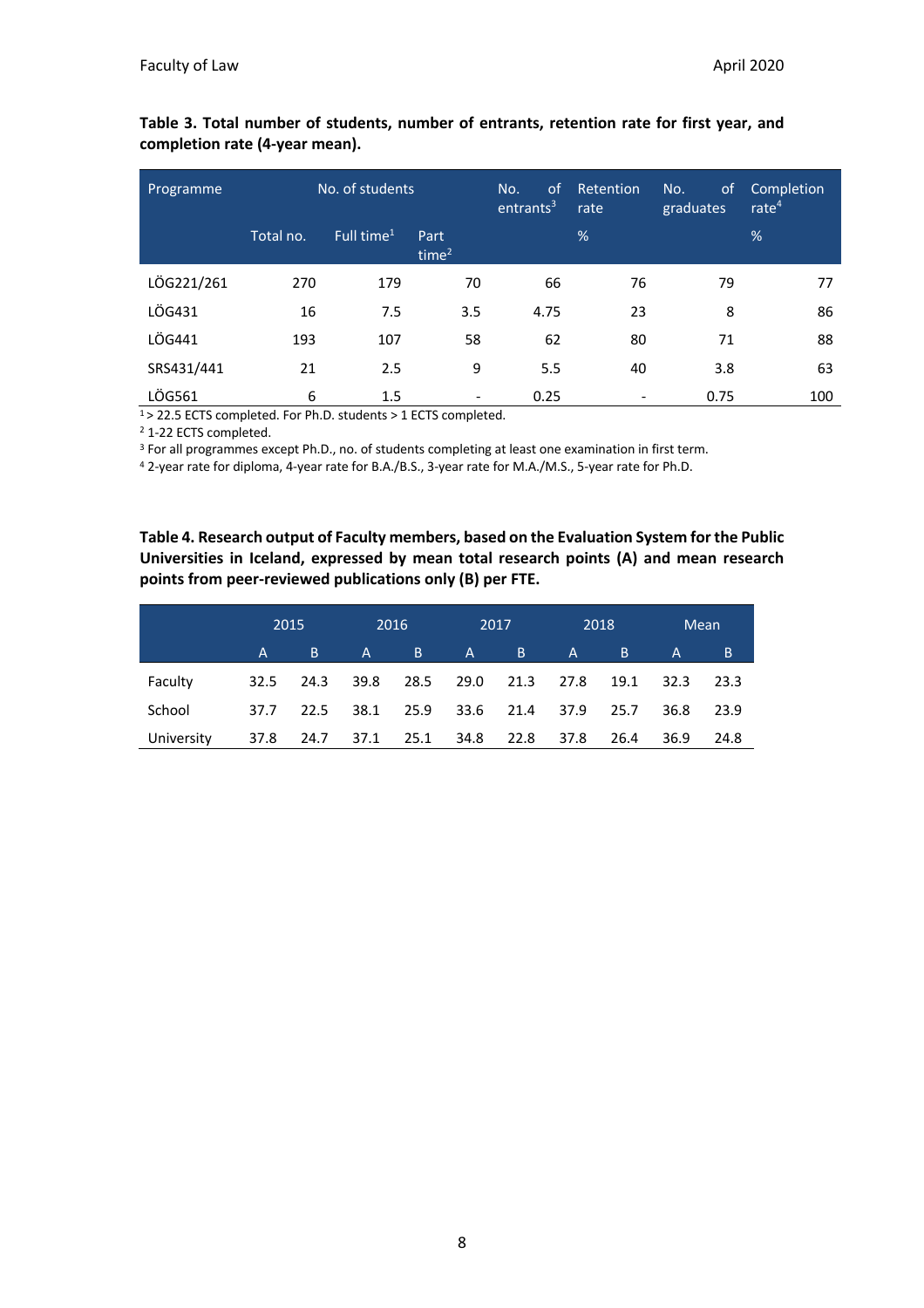## **Appendix 2. Implementation of Action Plan for Teaching and Learning, and Management of Research in QEF2**

| <b>Actions</b> | <b>How</b> | Deadlines Responsible |
|----------------|------------|-----------------------|
|                |            | <b>party</b>          |

#### **1. FACULTY LEVEL**

| Ch. 1.2        | <b>Faculty Characteristics</b> |                           |           |                        |
|----------------|--------------------------------|---------------------------|-----------|------------------------|
| $\mathbf{1}$   | Strengthen human               | Complete the hiring       | September | <b>Head of Faculty</b> |
|                | resources                      | of 2-3 academics          | 2020      |                        |
| $\overline{2}$ | <b>Ensure Faculty funding</b>  | Increase the number       | 2020      | Head of Faculty        |
|                |                                | of first year student     |           |                        |
|                |                                | admissions                |           |                        |
| 3              | Strengthen teacher-            | Regular meetings          | Ongoing   | <b>F&amp;E</b>         |
|                | student discourse              |                           |           | Faculty                |
| 4              | Strengthen the                 | Dissemination of          | Each new  | Admin. staff           |
|                | relationship between the       | information               | agreement | <b>Head of Faculty</b> |
|                | Faculty and sessional          | Participation in          | Ongoing   |                        |
|                | teachers                       | teachers' meetings        |           |                        |
| Ch. 1.3        | <b>Academic Vision</b>         |                           |           |                        |
| $\mathbf{1}$   | Systematic                     | Regular assessment        | Ongoing   | Head/Faculty           |
|                | implementation of the          | and action plans          |           |                        |
|                | <b>FLS</b>                     |                           |           |                        |
| $\overline{2}$ | Increase research output       | Information               | Ongoing   | Head/Science           |
|                | score                          | gathering and             |           | Committee              |
|                |                                | discussions with UI       |           |                        |
| 3              | Support exchange               | <b>Active discussions</b> | Ongoing   | Head of Faculty        |
|                | programmes and other           | and fostering of          |           | Admin. Staff           |
|                | international                  | international             |           | UI Int Office          |
|                | collaboration                  | programmes                |           |                        |
| Ch. 1.4        | <b>Student Support</b>         |                           |           |                        |
| $\mathbf{1}$   | Continue good student          | Regular meetings,         | Ongoing   | <b>Head of Faculty</b> |
|                | support with the aim of        | collaboration and         |           | Stud. Assoc.           |
|                | fostering integration and      | critical assessment of    |           |                        |
|                | positive experiences           | practices                 |           |                        |
| $\overline{2}$ | Strengthen access to           | Regular updates of        | Ongoing   | Head of Faculty        |
|                | information                    | all rules, regulations    |           | Faculty                |
|                |                                | and guidelines and        |           | Admin. staff           |
|                |                                | ensuring easy access      |           |                        |
|                |                                | on Faculty's website      |           |                        |

#### **2. STUDY PROGRAMMES**

#### **2.1 LÖG221/261 Law (BA 60/180**

| ECTS)         |                          |                       |             |                      |
|---------------|--------------------------|-----------------------|-------------|----------------------|
| Ch.           | <b>Students</b>          |                       |             |                      |
| 2.1.1         |                          |                       |             |                      |
|               | Discontinue the use of   | <b>Decision</b>       | Autumn      | Faculty School of SS |
|               | the Learning aptitude    |                       | 2019        | UI Council           |
|               | test                     |                       |             |                      |
| $\mathcal{P}$ | Conduct activities       | Concentrated efforts  | Spring 2020 | Faculty              |
|               | promoting the Faculty in | in collaboration with |             | Stud. Assoc.         |
|               | order to increase the    | students, such as     |             |                      |
|               | number of applicants     | visits to upper       |             |                      |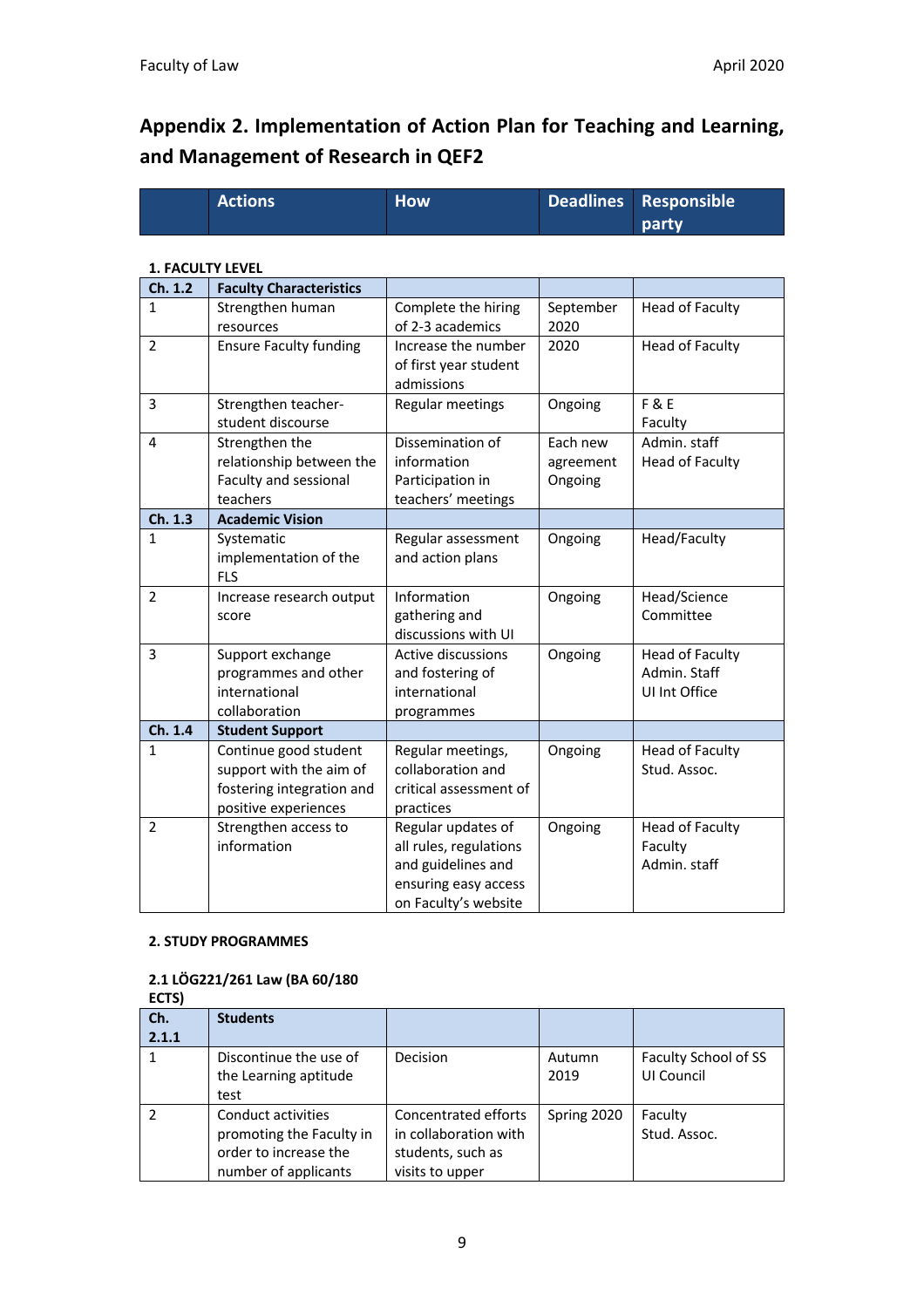|                |                                                                                   | secondary schools<br>and social media<br>presence                                         |                                    |                                          |
|----------------|-----------------------------------------------------------------------------------|-------------------------------------------------------------------------------------------|------------------------------------|------------------------------------------|
| 3              | Monitor course progress<br>and general student<br>satisfaction                    | Regular consultative<br>meetings with<br>student<br>representatives                       | Twice a<br>year after<br>each term | <b>Head of Faculty</b><br>Student rep.   |
| Ch.<br>2.1.2   | <b>Teaching and Learning</b>                                                      |                                                                                           |                                    |                                          |
| $\mathbf{1}$   | Enhance consistency in<br>credits and workload                                    | Assessment of<br>teaching schedules in<br>collaboration with<br>teachers                  | Spring 2020                        | L&E committee<br>Course supervisors      |
| $\overline{2}$ | Support modern<br>interactive teaching<br>methods linked to<br>learning goals     | Encourage teachers<br>to apply for grants to<br>advance teaching of<br>individual courses | Ongoing                            | Faculty                                  |
| 3              | Support diverse<br>assessment methods and<br>feedback linked to<br>learning goals | Encourage teachers<br>to advance diverse<br>assessment and<br>constructive<br>feedback    | Ongoing                            | Faculty<br>Course supervisors            |
| 4              | Improve student<br>satisfaction on teaching<br>and assessments                    | Regular student-<br>teacher dialogue and<br>meetings                                      | Annual                             | L&E committee<br>Faculty                 |
| 5              | Progressive<br>implementation of<br><b>CANVAS</b>                                 | Attend courses on<br>the functions of<br><b>CANVAS</b>                                    | Spring 2020                        | Faculty                                  |
| Ch.<br>2.1.3   | <b>Coordination between</b><br>teaching and research                              |                                                                                           |                                    |                                          |
| 1              | Strengthen research<br>activities                                                 | Provide information<br>and support for<br>research grant<br>applications                  | Ongoing                            | Faculty                                  |
| $\overline{2}$ | Strengthen coordination<br>between learning and<br>research                       | Handbook on<br>research and project<br>work in the field of<br>law                        | Autumn<br>2021                     | <b>Head of Faculty</b><br><b>Authors</b> |
| $\mathbf{1}$   | Strengthen research<br>activities                                                 | Provide information<br>and support for<br>research grant<br>applications                  | Ongoing                            | Faculty                                  |

#### **2.2 LÖG441 Law (mag. jur. 120**

| ECTS) |                              |                      |            |                 |
|-------|------------------------------|----------------------|------------|-----------------|
| Ch.   | <b>Students</b>              |                      |            |                 |
| 2.2.1 |                              |                      |            |                 |
| 1     | Monitor course progress      | Regular consultative | Twice a    | Head of Faculty |
|       | and general student          | meetings with        | year after | Student rep.    |
|       | satisfaction                 | student              | each term  |                 |
|       |                              | representatives      |            |                 |
| Ch.   | <b>Teaching and Learning</b> |                      |            |                 |
| 2.2.2 |                              |                      |            |                 |
| 1     | Continue to ensure that      | Regular review of    | Annual     | L&E committee   |
|       | all study programmes         | course availability  |            | Faculty         |
|       | meet international           | based on research    |            |                 |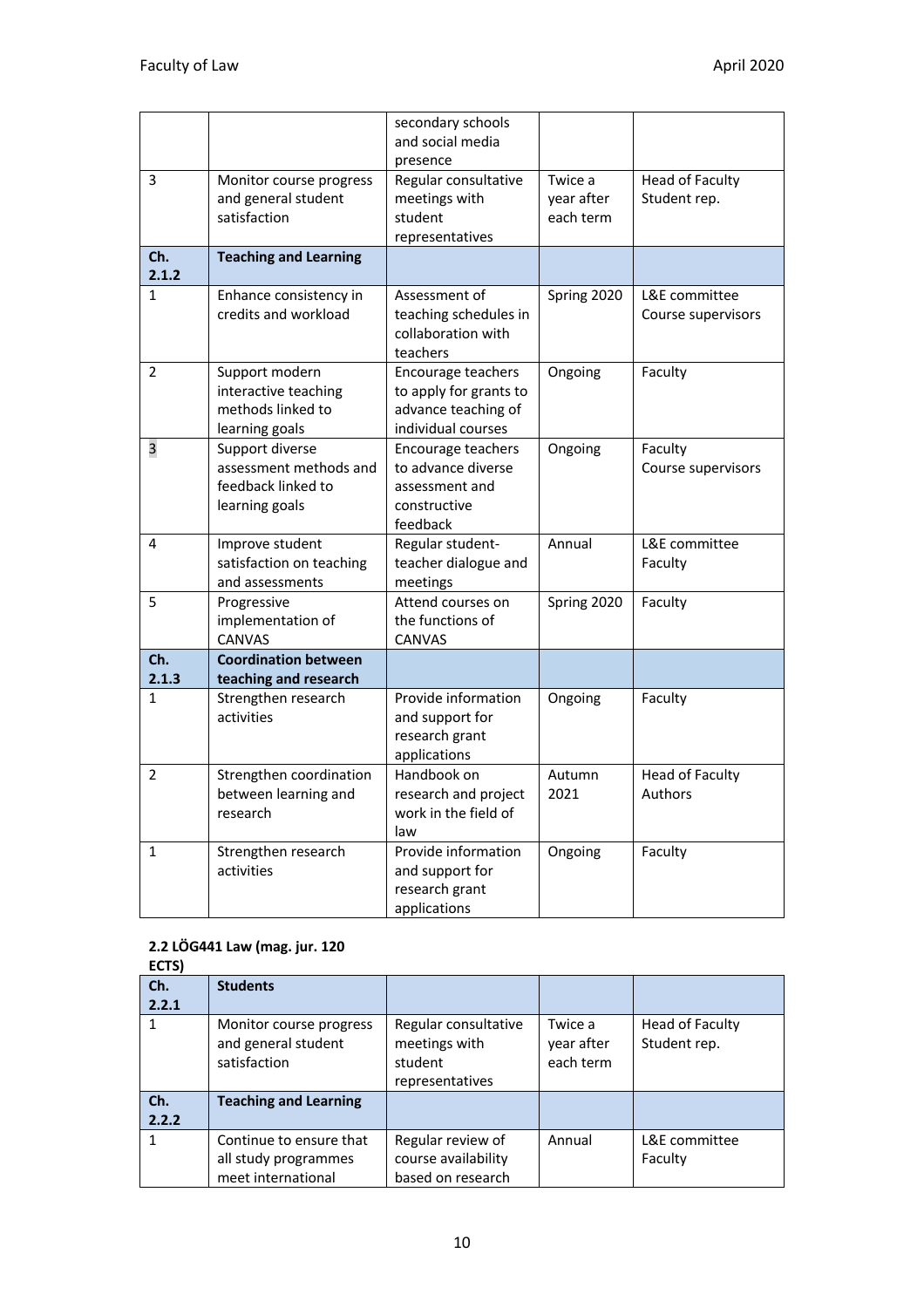|                | standards and fulfil        | activities and          |             |                        |
|----------------|-----------------------------|-------------------------|-------------|------------------------|
|                | societal needs              | domestic and            |             |                        |
|                |                             | international           |             |                        |
|                |                             | developments in         |             |                        |
|                |                             | different fields of law |             |                        |
| 2              | Enhance consistency in      | Assessment of           | Spring 2020 | L&E committee          |
|                | credits and workload        | teaching schedules in   |             | Course supervisors     |
|                |                             | collaboration with      |             |                        |
|                |                             | teachers                |             |                        |
| 3              | Support modern              | Encourage teachers      | Ongoing     | Faculty                |
|                | interactive teaching        | to apply for grants to  |             |                        |
|                | methods linked to           | advance teaching of     |             |                        |
|                | learning goals              | individual courses      |             |                        |
| 4              | Support diverse             | Encourage teachers      | Ongoing     | Faculty                |
|                | assessment methods and      | to adopt diverse        |             | Course supervisors     |
|                | feedback linked to          | assessments and to      |             |                        |
|                | learning goals              | advance constructive    |             |                        |
|                |                             | feedback                |             |                        |
| 5              | Improve student             | Regular student-        | Annual      | L&E committee          |
|                | satisfaction on teaching    | teacher dialogue and    |             | Faculty                |
|                | and assessments             | meetings                |             |                        |
| 6              | Progressively implement     | Attend courses on       | Spring 2020 | Faculty                |
|                | the use of CANVAS           | the functions of        |             |                        |
|                |                             | <b>CANVAS</b>           |             |                        |
| Ch.            | <b>Coordination between</b> |                         |             |                        |
| 2.2.3          | teaching and research       |                         |             |                        |
| 1              | Strengthen research         | Provide information     | Ongoing     | Faculty                |
|                | activities                  | and support for         |             |                        |
|                |                             | research grant          |             |                        |
|                |                             | applications            |             |                        |
| $\overline{2}$ | Strengthen coordination     | Handbook on             | Autumn      | <b>Head of Faculty</b> |
|                | between learning and        | research and project    | 2021        | Authors                |
|                | research                    | work in the field of    |             |                        |
|                |                             | law                     |             |                        |
| 3              | Advance opportunities       | Produce incentives      | Ongoing     | Faculty                |
|                | for students to             |                         |             |                        |
|                | participate in research     |                         |             |                        |
|                | projects                    |                         |             |                        |

#### **2.3 LÖG431 Law, Natural Resources Law and International Environmental Law (LL.M. 90 ECTS)**

| Ch.<br>2.3.1 | <b>Students</b>                                                                                                 |                                                                                                                                                                |                                    |                                         |
|--------------|-----------------------------------------------------------------------------------------------------------------|----------------------------------------------------------------------------------------------------------------------------------------------------------------|------------------------------------|-----------------------------------------|
|              | Monitor course progress<br>and general student<br>satisfaction                                                  | Regular meetings<br>between Head of<br>Faculty, admin. staff<br>and students                                                                                   | Twice a<br>year after<br>each term | Head of Faculty<br>Administrative staff |
| Ch.<br>2.3.2 | <b>Teaching and Learning</b>                                                                                    |                                                                                                                                                                |                                    |                                         |
|              | Continue to ensure that<br>all study programmes<br>meet international<br>standards and fulfil<br>societal needs | Regular review of<br>course availability<br>based on research<br>activities and<br>domestic and<br>international<br>developments in<br>different fields of law | Annual                             | L&E committee and<br>Faculty            |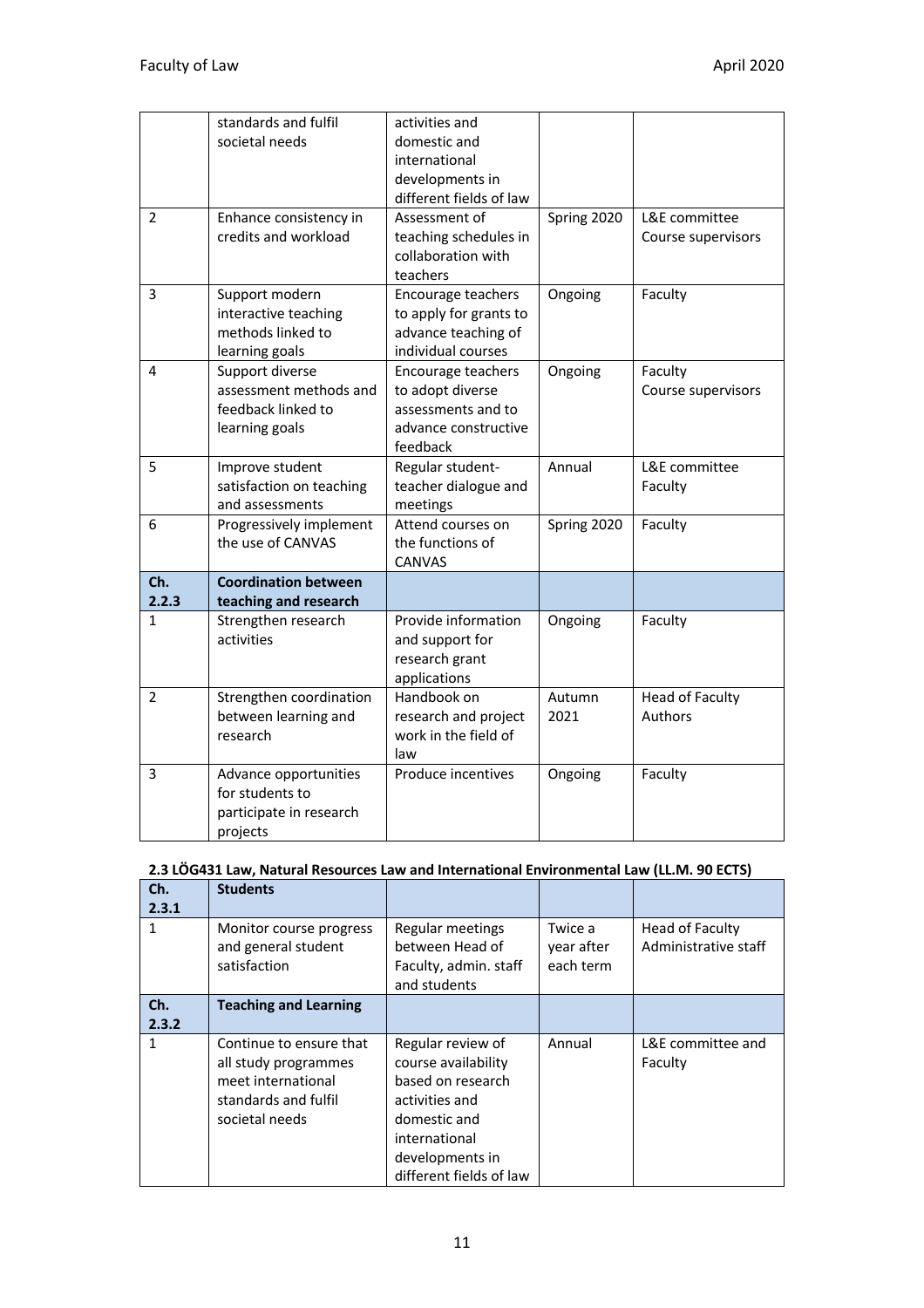| $\mathcal{P}$ | Support modern<br>interactive teaching<br>methods, assessment<br>methods and feedback | Encourage teachers<br>to apply for grants to<br>advance teaching of<br>individual courses | Ongoing     | Faculty<br>Course supervisors |
|---------------|---------------------------------------------------------------------------------------|-------------------------------------------------------------------------------------------|-------------|-------------------------------|
| 3             | Progressively implement<br>the use of CANVAS                                          | Attend courses on<br>the functions of<br><b>CANVAS</b>                                    | Spring 2020 | Faculty                       |
| Ch.<br>2.3.3  | <b>Coordination between</b><br>teaching and research                                  |                                                                                           |             |                               |
| 1             | Strengthen guidance in<br>research methodology                                        | Include in<br>supervision                                                                 | Ongoing     | Course supervisors            |
| $\mathcal{P}$ | Strengthen research<br>activities                                                     | Provide information<br>and support for<br>research grant<br>applications                  | Ongoing     | Faculty                       |

#### **2.4 SRS431&441 Tax Law and Accounting (M.A. 90/120**

**ECTS) Ch. 2.4.1 Students**  1 Increase number of students in the programme Increase prospective student awareness 2021 Supervisors 2 Make the multidisciplinary master's programme less complex and increase the information to the students. Rearrange the interdisciplinary master's programme by cancelling the 90 ECTS line and only offering the 120 ECTS line 2021 Supervisors of the inter-disciplinary master program **Ch. 2.4.2 Teaching and Learning** 1 Assess the compatibility of learning outcomes with teaching methods Analytical assessment 2021 Supervisors 2 **The selection of courses** is based on the need of the two professional groups. It is always under review. Follow up changes in the financial, law and accounting market Every year  $\vert$  Supervisors **Ch. 2.4.3 Coordination between teaching and research** 1 To have the most tax or law qualified and specialists to be second supervisor on master thesis. Supervisors | Every year Supervisors 2 Constantly review the need for new knowledge regarding the two professional groups, lawyers and accountants. Follow up changes in the financial, law and accounting market. Every year  $\vert$  Supervisors.

#### **2.5 LÖG561 Law (PhD 180 ECTS)**

| $\sim$<br>$\overline{\phantom{a}}$ | <b>Students</b> |  |  |
|------------------------------------|-----------------|--|--|
| 2.5.1                              |                 |  |  |